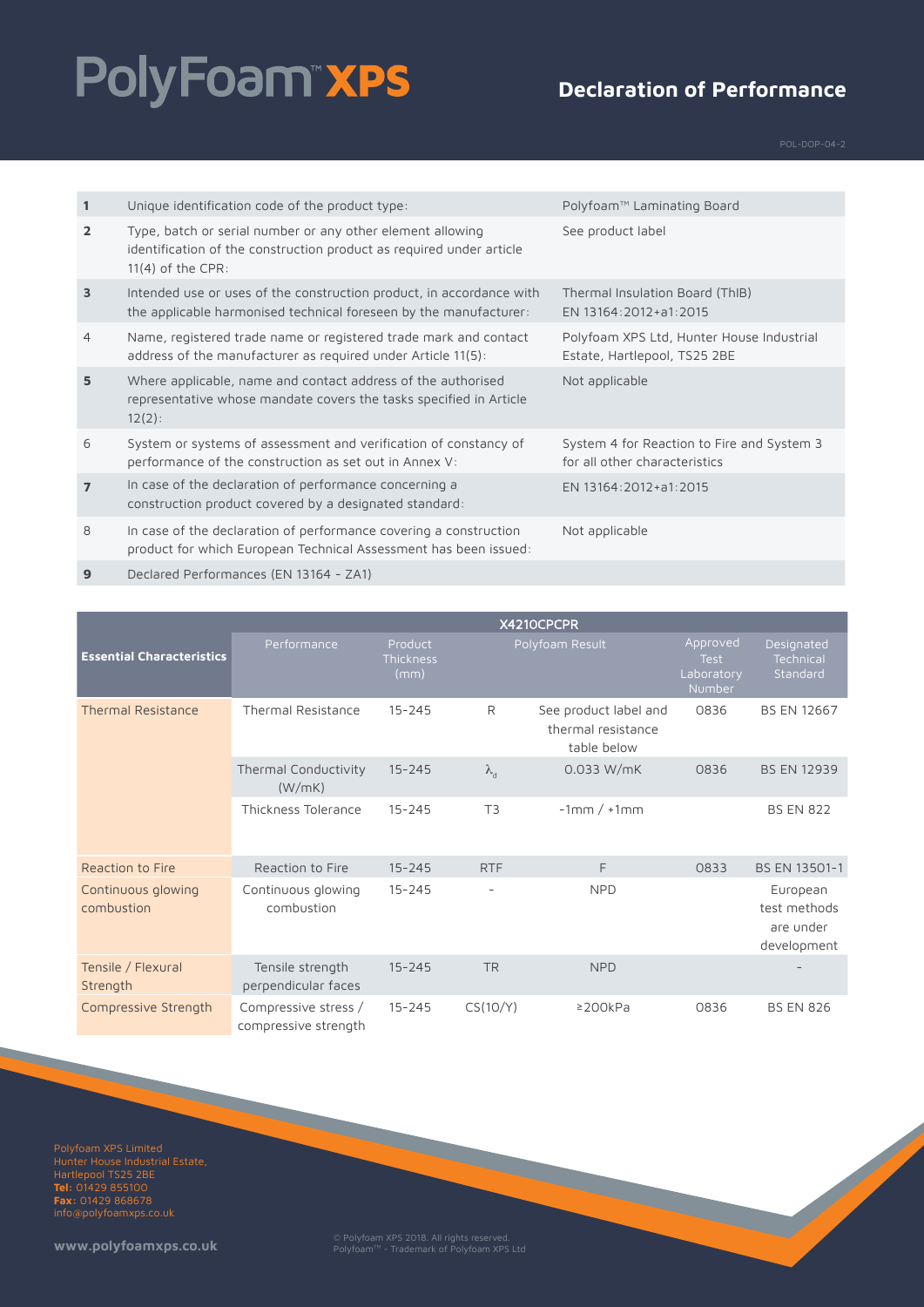# PolyFoam"xPS

#### **Declaration of Performance**

|                                                                                          | X4210CPCPR                                                                             |                              |                   |                                                            |                                          |                                                      |
|------------------------------------------------------------------------------------------|----------------------------------------------------------------------------------------|------------------------------|-------------------|------------------------------------------------------------|------------------------------------------|------------------------------------------------------|
| <b>Essential Characteristics</b>                                                         | Performance                                                                            | Product<br>Thickness<br>(mm) |                   | Polyfoam Result                                            | Approved<br>Test<br>Laboratory<br>Number | Designated<br>Technical<br>Standard                  |
| Durability of<br>compressive strength<br>against ageing /<br>degradation                 | Compressive creep                                                                      | $15 - 245$                   | CC(2/1.5/50)      | <b>NPD</b>                                                 | 0836                                     | <b>BS EN 1606</b>                                    |
|                                                                                          | <b>Thermal Resistance</b>                                                              | $15 - 245$                   | R                 | See product label and<br>thermal resistance<br>table below | 0836                                     | <b>BS EN 12667</b>                                   |
|                                                                                          | Thermal Conductivity                                                                   | $15 - 245$                   | $\lambda_{\rm d}$ | $0.033$ W/mK                                               | 0836                                     | <b>BS EN 12939</b>                                   |
| Durability of thermal<br>resistance against heat,<br>weathering, ageing /<br>degradation | Freeze Thaw<br>Resistance after Long<br>Term Water Diffusion<br>Test                   | $15 - 245$                   | FTCD1             | $\leq 1.0\%$ vol                                           |                                          | <b>BS EN 12091</b>                                   |
|                                                                                          | Freeze Thaw<br>Resistance after<br>Long Term Water<br>Absorption by Total<br>Immersion | $15 - 245$                   | <b>FTCI</b>       | <b>NPD</b>                                                 |                                          |                                                      |
|                                                                                          | Dimensional Stability                                                                  | $15 - 245$                   | <b>DS</b>         | DS(70, 90)                                                 | 0836                                     | <b>BS EN 1604</b>                                    |
| Durability<br>characteristics                                                            | Deformation under<br>specified compressive<br>load and temperature<br>conditions       | $15 - 245$                   | <b>DLT</b>        | DLT(2)5                                                    | 0836                                     | <b>BS EN 1605</b>                                    |
|                                                                                          | Long Term Water<br>Absorption by<br>Immersion (% vol)                                  | $15 - 245$                   | WL(T)             | 0.7                                                        | 0836                                     | <b>BS EN 12087</b>                                   |
| Water permeability                                                                       | Long Term Water<br>Absorption by<br>Diffusion (% vol)                                  | $15 - 245$                   | WD(V)             | $\mathbf{1}$                                               | 0836                                     | <b>BS EN 12088</b>                                   |
| Water vapour<br>permeability                                                             | Water vapour<br>transmission                                                           | $15 - 245$                   | <b>MU</b>         | <b>NPD</b>                                                 |                                          |                                                      |
| Release of dangerous<br>substances to the<br>indoor environment                          | Release of dangerous<br>substances                                                     | $15 - 245$                   |                   | <b>NPD</b>                                                 |                                          | European<br>test methods<br>are under<br>development |

NPD - No performance determined

Polyfoam XPS Limited Hartlepool TS25 2BE **Tel:** 01429 855100 **Fax:** 01429 868678 info@polyfoamxps.co.uk

**www.polyfoamxps.co.uk** © Polyfoam XPS 2018. All rights reserved. PolyfoamTM - Trademark of Polyfoam XPS Ltd